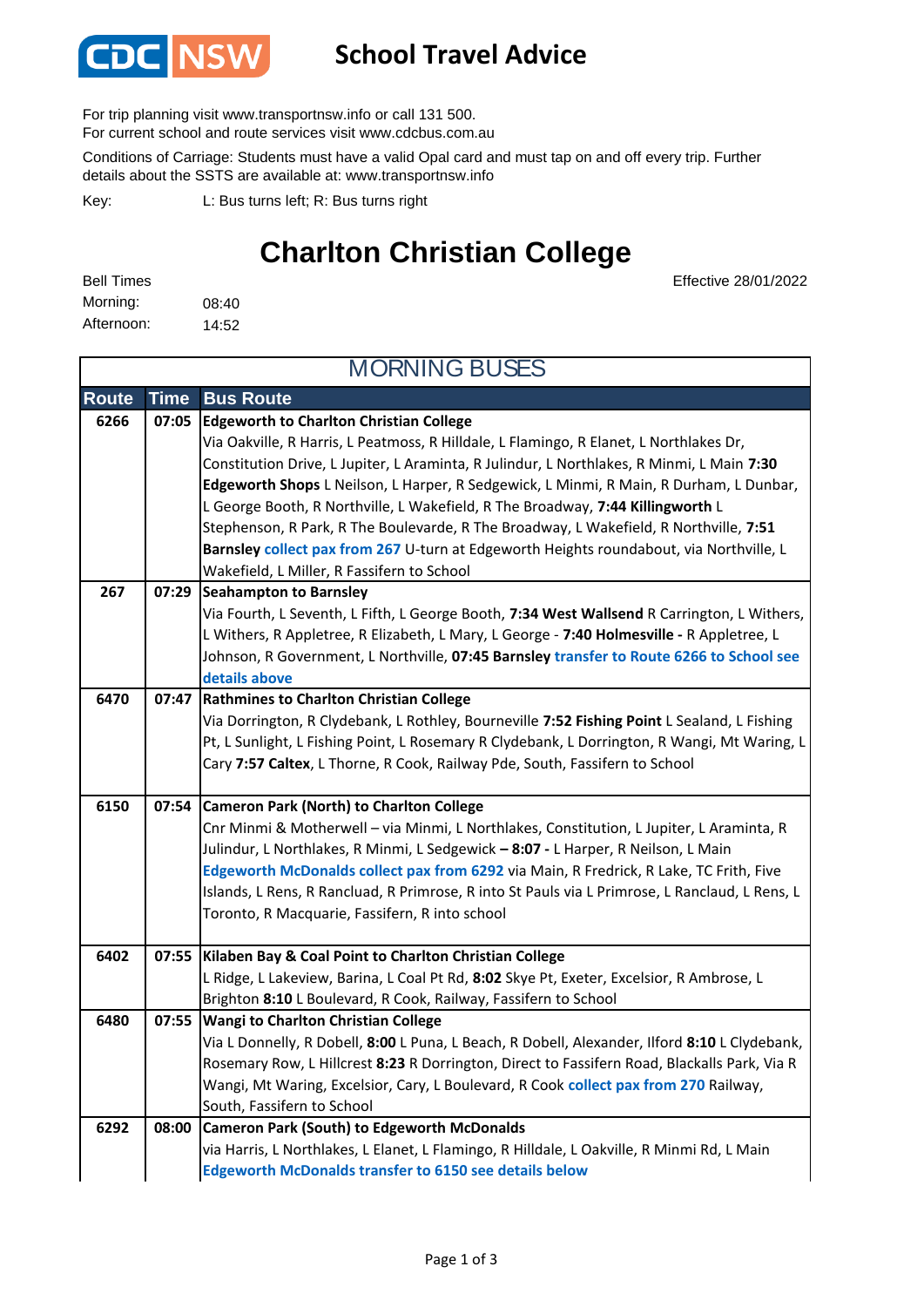

 $\sqrt{ }$ 

### **School Travel Advice**

| <b>Route</b> | <b>Time Bus Route</b>                                                                                                                                                                                                                |
|--------------|--------------------------------------------------------------------------------------------------------------------------------------------------------------------------------------------------------------------------------------|
| 270          | 08:07 Booragul to Charlton Christian College<br>R Park, Hayden Brook 8:09 Woodrising L Enterprise Way, R Quigley, R Bay, 8:13 Fennell Bay<br>Lights L Main, Anzac, Cary, L Victory, R Boulevard, R Cook transfer to 6480 see details |
|              |                                                                                                                                                                                                                                      |
| 6422         | 08:15   Marmong, Bolton Point, Fennell Bay to Charlton Christian College                                                                                                                                                             |
|              | Marmong, Homan, R George, Ridgeway 8:20 R Middle Pt, R Bay 8:25 Fennell Bay Lights,                                                                                                                                                  |
|              | Macquarie, R Miller, U/Turn Newstan, R Fassifern into school                                                                                                                                                                         |

## AFTERNOON BUSES

| <b>Route</b> | <b>Time</b> | <b>Bus Route</b>                                                                             |
|--------------|-------------|----------------------------------------------------------------------------------------------|
| 6187         | 15:00       | <b>Charlton Christian College to Seahampton</b>                                              |
| Tue to       |             | Via Fassifern, Macquarie, L Toronto, R Enterprise Way, L Hayden Brook, L Primrose, L into St |
| Fri Only     |             | Pauls HS Edgeworth & Cameron Park transfer to 6151, 6289 & 6291 see details below R          |
|              |             | Primrose, L Hayden Brook, L Marmong, L Rens, L Toronto, R Macquarie, R Miller, R             |
|              |             | Wakefield, L The Broadway, Killingworth The Broadway, L Stephenson, R Park, R The            |
|              |             | Boulevarde, R The Broadway, L Wakefield, Barnsley R Northville, L George Booth,              |
|              |             | Holmesville L Government, R Seaham, L Appletree, R George, R Mary, R Elizabeth, L            |
|              |             | Appletree, L Withers, West Wallsend L Powell, Teralba, R Wallsend, L Brown, L Withers, R     |
|              |             | Carrington, L George Booth, Seahampton R Fourth, L Seventh, L Fifth                          |
|              |             |                                                                                              |
| 6187         | 15:12       | <b>Charlton Christian College to Seahampton</b>                                              |
| Mon          |             | Via Fassifern, Macquarie, L Toronto, R Enterprise Way, L Hayden Brook, L Primrose, L into St |
| Only         |             | Pauls HS Edgeworth & Cameron Park transfer to 6151, 6289 & 6291 see details below R          |
|              |             | Primrose, L Hayden Brook, L Marmong, L Rens, L Toronto, R Macquarie, R Miller, R             |
|              |             | Wakefield, L The Broadway, Killingworth The Broadway, L Stephenson, R Park, R The            |
|              |             | Boulevarde, R The Broadway, L Wakefield, Barnsley R Northville, L George Booth,              |
|              |             | Holmesville L Government, R Seaham, L Appletree, R George, R Mary, R Elizabeth, L            |
|              |             | Appletree, L Withers, West Wallsend L Powell, Teralba, R Wallsend, L Brown, L Withers, R     |
|              |             | Carrington, L George Booth, Seahampton R Fourth, L Seventh, L Fifth                          |
|              |             |                                                                                              |
| 6151         | 15:20       | St Paul's Catholic High to Cameron Park (North)                                              |
|              |             | Collect pax from 6187 via Primrose, L Hayden Brook, L Marmong, R Fourth, L First, R Five     |
|              |             | Islands, TC Frith, Lake, L Frederick, L Main, R Neilson, L Harper, R Sedgewick, R Minmi, L   |
|              |             | Northlakes, Constitution, L Jupiter, L Araminta, R Julindur                                  |
| 6289         |             | 15:20 St Paul's Catholic High to Edgeworth                                                   |
|              |             | Collect pax from 6187 via Primrose, L Hayden Brook, L Marmong, L First, R Five Islands, TC   |
|              |             | Frith, Lake, L Main, Durham, L Dunbar, L George Booth, Main, R Suttor, L Garth, L Main,      |
|              |             | George Booth, L Withers, R Carrington                                                        |